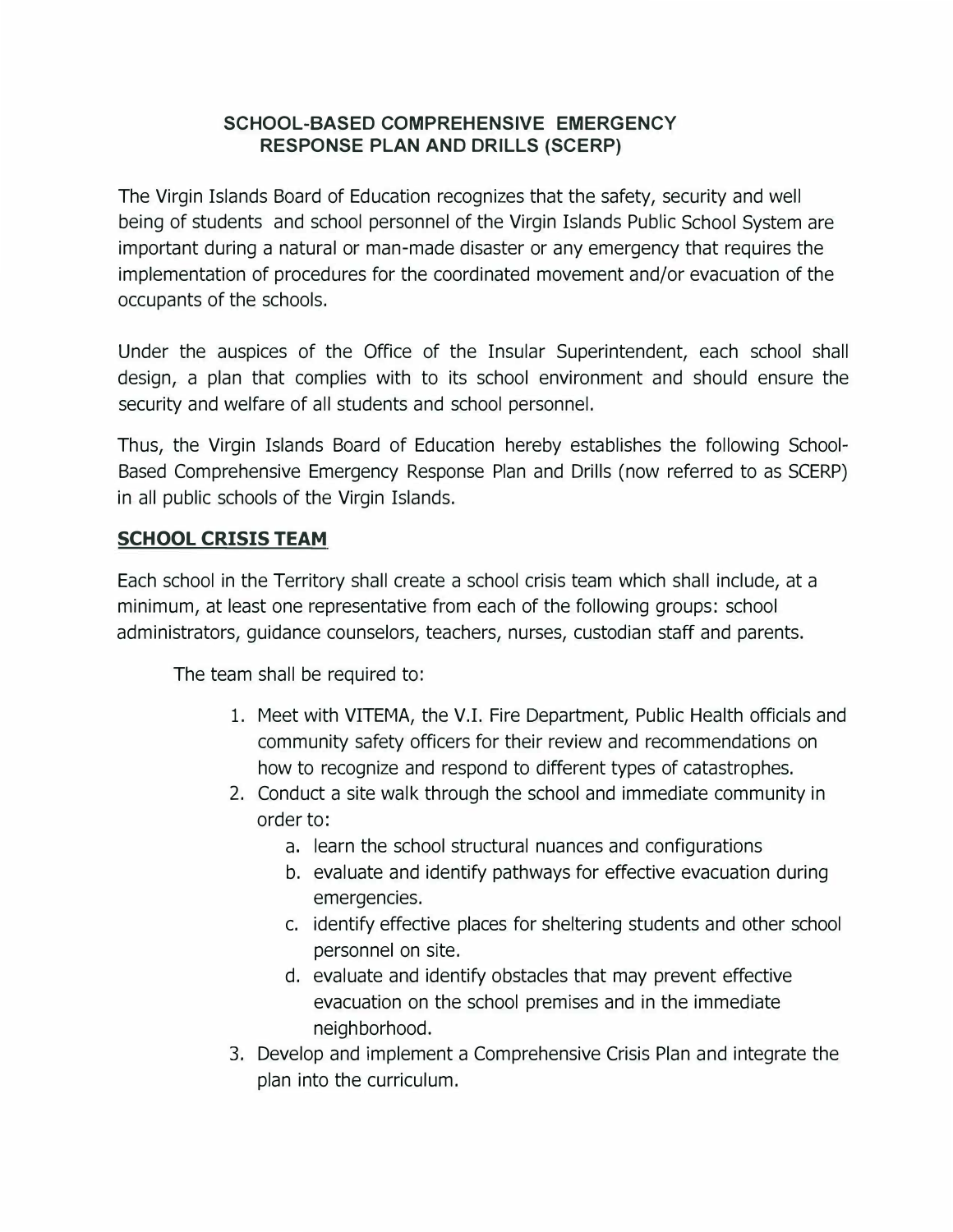- 4. Assign responsibilities to members of the team that should be followed in the event of an emergency.
- 5. Conduct practice drills.
- 6. Re-evaluate the plan annually and revise it when necessary.

### **CRISIS PLAN**

The Crisis Plan shall consist of the four (4) phases of emergency management.

- a. Mitigation This phase shall be comprised of actions that reduce or eliminate long-term risk to people and property from disasters, such as addressing the safety and integrity of school buildings, security, culture and climate of schools to prevent violence or other types of disturbances.
- b. Preparedness This phase focuses on planning for natural disasters and humanmade disasters and involves understanding the community emergency plans and developing procedures for evacuation, lockdowns, and/or sheltering-in-place for the following catastrophes:
	- 1. Fire
	- 2. earthquakes

6. flooding

8. acts of terrorism

7. campus disturbances/riots

- 3. tsunamis
- 4. bombings/bomb threats
- 5. shootings
- c. Response The response phase shall include the actual steps taken to save lives and prevent further damage during a crisis.
- d. Recovery The recovery process entails methods to restore the learning and teaching environment after a disaster.

When practical the same procedure may be used for more than one disaster.

Procedures shall be developed based upon:

- (a) the type of disaster
- (b) the layout of the building(s)
- (c) the population of the school

The plan shall be approved by the principal and the superintendent of each district.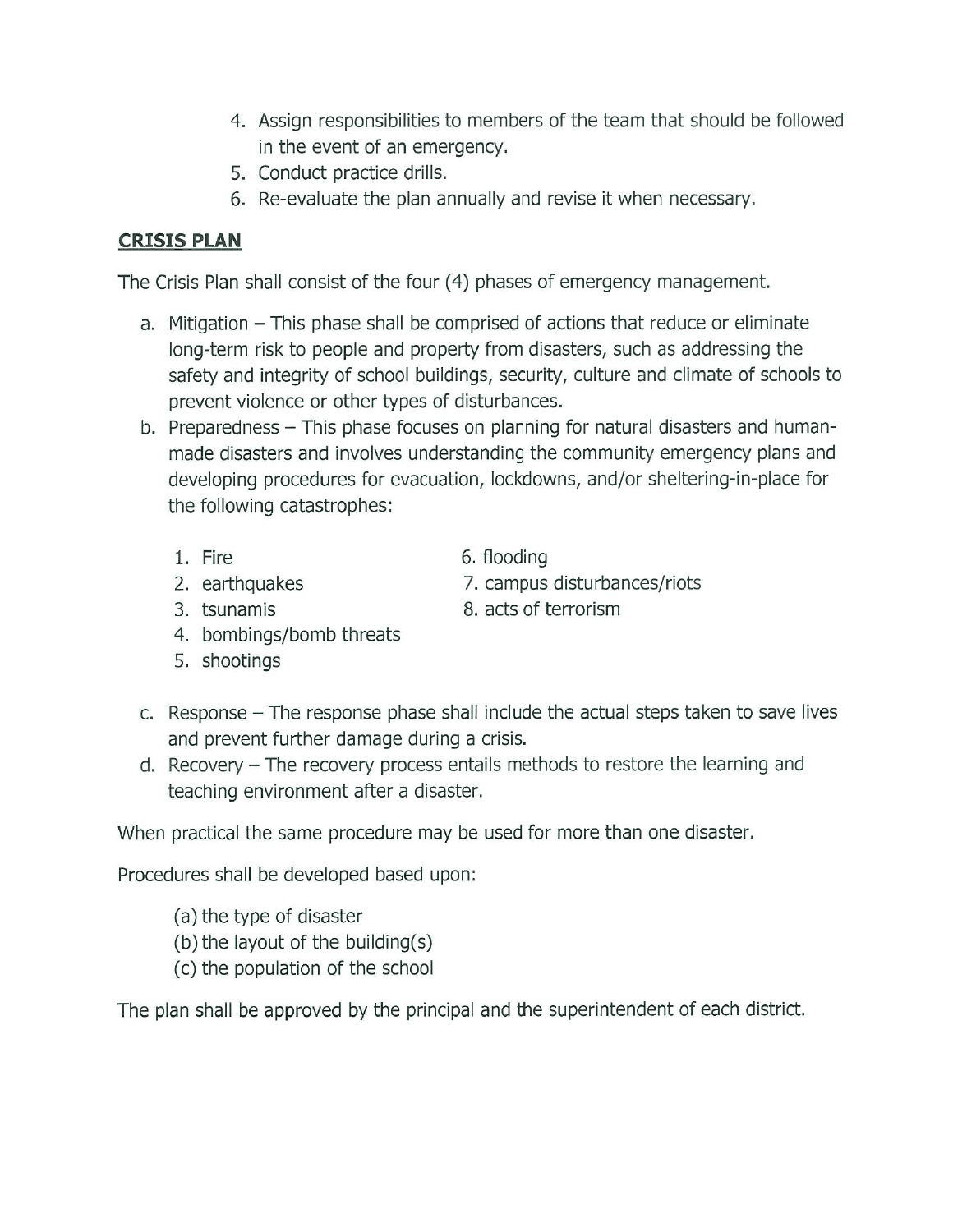## **DISASTER CODES**

The Department of Education shall develop recognizable codes and technological initiatives to be utilized in time of emergency for each of the following disasters and shall familiarize all school personnel and students within all districts of said codes.

1. Fire

- 6. flooding
- 2. earthquakes
- 7. campus disturbances/riots
- 3. tsunamis
- 8. acts of terrorism
- 4. bombings
- 5. shootings

Codes shall be uniform throughout the Territory to ensure that all VI students will be familiar with the school codes.

# **BUILDING DRILLS FOR EVACUATION, LOCKDOWN, ON-SITE-SHELTERING**

Building evacuation drills shall be conducted at least four times each school year.

- 1. The first evacuation drill shall be held within the first month after school officially opens.
- 2. If necessary, additional drills may be conducted to build capacity to respond to all types of catastrophes.

# STUDENT AND SCHOOL PERSONNEL INSTRUCTIONS

All students and school personnel shall receive instruction about natural and humanmade catastrophes and the appropriate measure to be employed during their duration at school, home or in the community.

# **REPORTING AND MAINTAINING OF DATA**

- 1. The Department of Education shall forward all school plans to the Virgin Islands Board of Education.
- 2. At the end of each school year, the principal shall file an Emergency Disaster Report (EDR) with the Department of Education who will then forward a summary report to the Virgin Islands Board of Education.
- 3. The EDR shall include:
	- each emergency or disaster that occurred at said school during a given marking period,
	- the date of the incident, procedures utilized during the incident,
	- the campus population at the time of the incident, and
	- the time it took to evacuate all present.